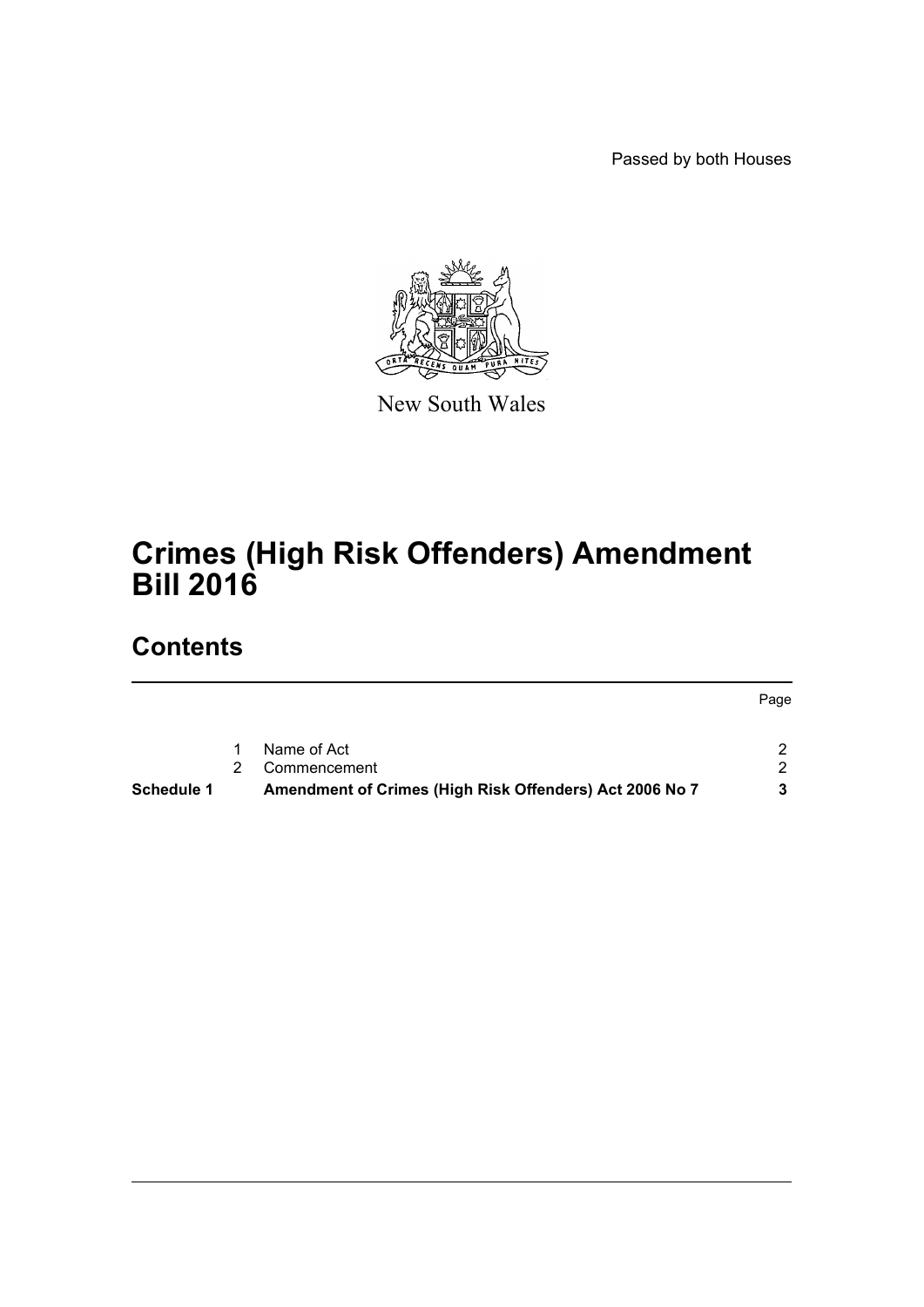*I certify that this public bill, which originated in the Legislative Assembly, has finally passed the Legislative Council and the Legislative Assembly of New South Wales.*

> *Clerk of the Legislative Assembly. Legislative Assembly, Sydney,* , 2016



New South Wales

## **Crimes (High Risk Offenders) Amendment Bill 2016**

Act No , 2016

An Act to amend the *Crimes (High Risk Offenders) Act 2006* to make further provision with respect to persons convicted of serious violence offences.

*I have examined this bill and find it to correspond in all respects with the bill as finally passed by both Houses.*

*Assistant Speaker of the Legislative Assembly.*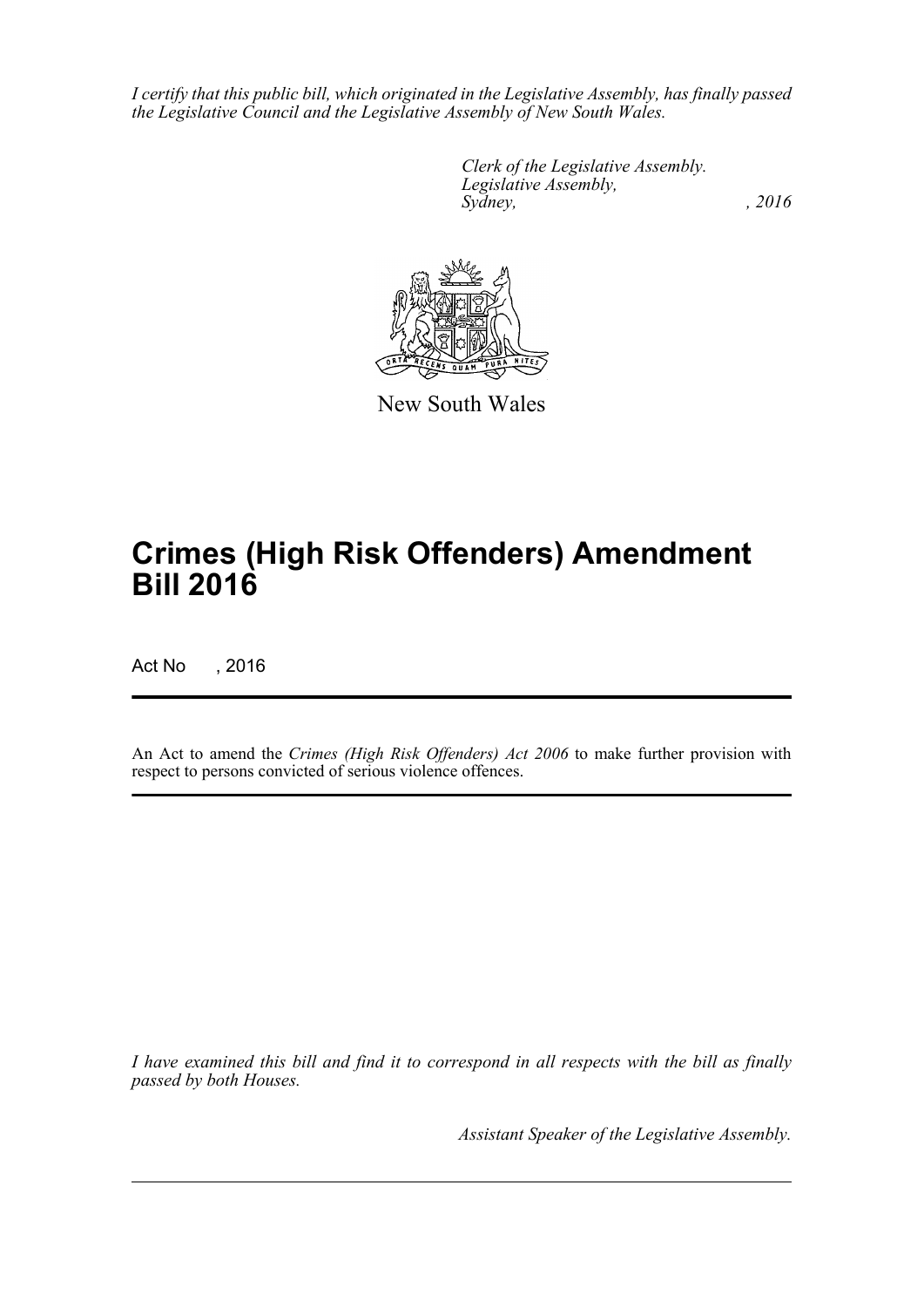## <span id="page-2-0"></span>**The Legislature of New South Wales enacts:**

### **1 Name of Act**

This Act is the *Crimes (High Risk Offenders) Amendment Act 2016*.

#### <span id="page-2-1"></span>**2 Commencement**

This Act commences on the date of assent to this Act.